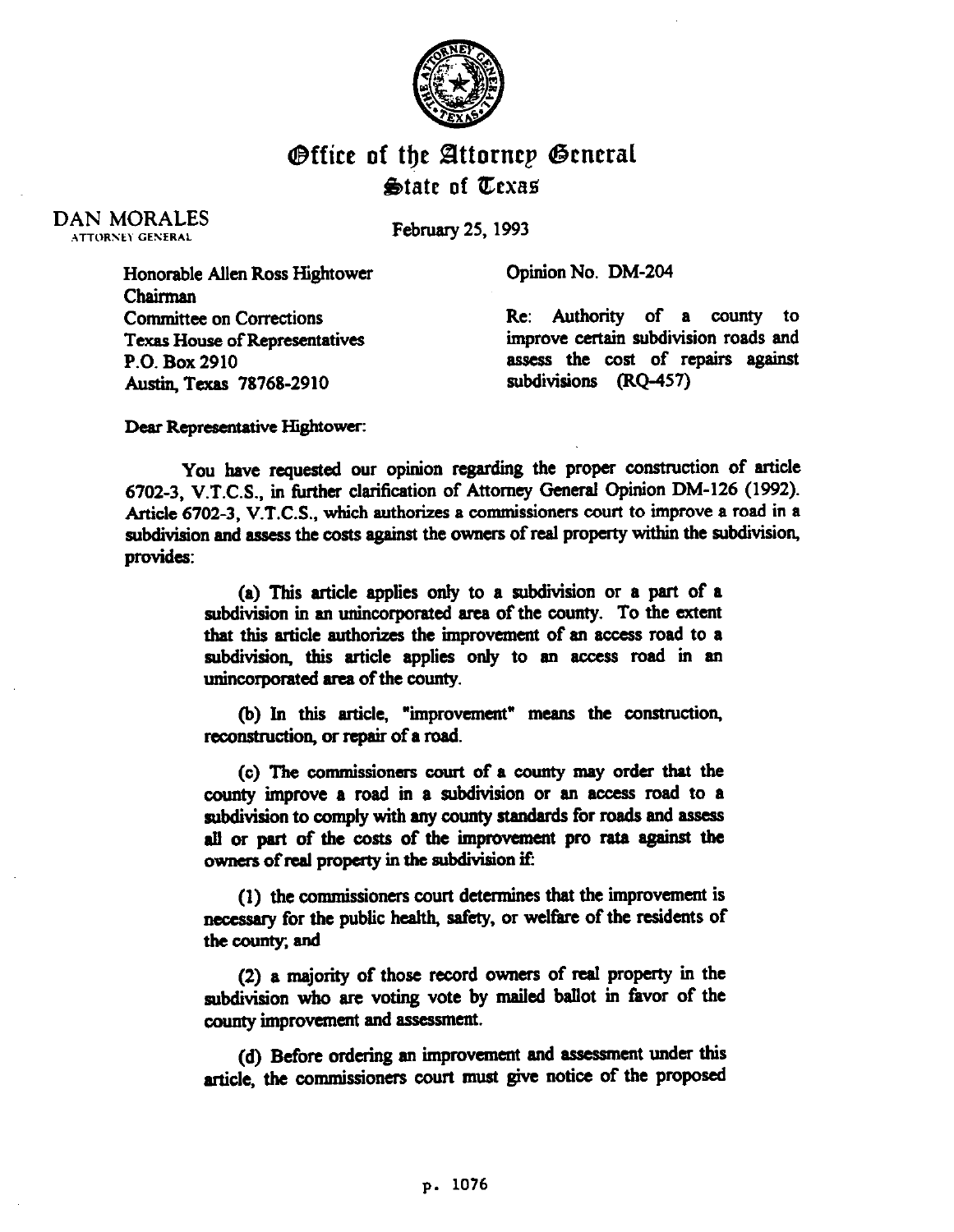improvement and assessment and must hold a public hearing on the question...

(e) Within 10 days after the date of the public hearing, the commissioners court shall send by certified mail to each owner of real property in the subdivision a ballot on the question and a return addressed, stamped envelope for the return of the completed ballot to the county clerk....

In Attorney General Opinion DM-126, we concluded that a commissioners court which orders improvements to a road in an unincorporated area of the county as the result of an election held under article 6702-3, V.T.C.S.. may delegate the details of the process of collecting the assessment against the affected property owners, and that it may also determine the precise formula for calculating the assessment, with special regard for the particular benefits which will accrue to each property owner. We also concluded that the costs of holding the election and collecting the revenues may not be assessed against the property owners.

In clarification of Attorney General Opinion DM-126, you first ask whether "each recorded. plat[t]ed, subdivision [is] to be treated as an autonomous entity as to the [a]mount of assessment and counting votes." We understand you to ask whether the statute permits the commissioners court to hold an election on an improvement and assessment among real property owners in two or more subdivisions. We conclude that it does not. The statute repeatedly refers to "a subdivision" and "the subdivision." Clearly, the commissioners court must propose separate assessments and hold separate elections in each subdivision.

You also ask at what point after a subdivision votes to participate in an improvement a lien against the real property to secure an assessment may be recorded. Sections  $(g)$  and  $(h)$  of article 6702-3 provide as follows:

> $(g)$  In making an assessment under this article, the commissioners court may provide the time, terms, and conditions of payment and default of the assessment, except that the commissioners court may not require the payment of any interest on an assessment.

> (h) An assessment shall be secured by a lien against the real property of the assessed property owner. The lien shall be effective from the date that written notice of the assessment is filed for record and recorded in the office of the county clerk of the county in which the assessed property is located. Such written notice shall be in recordable form and contain the dollar amount of the assessment, the legal description of the property assessed, and the name and address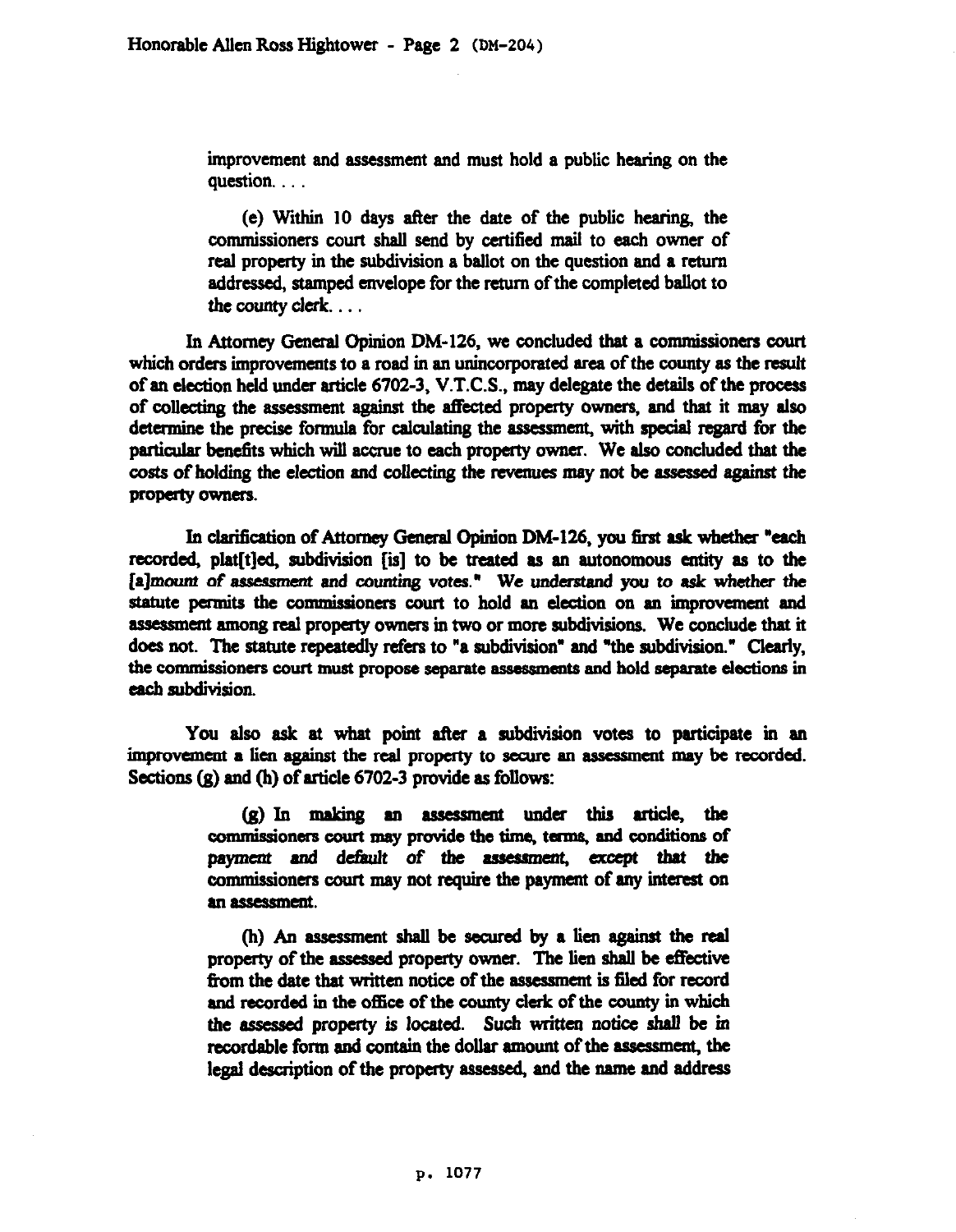of each property owner. The lien securing the assessment &nil be inferior only to tax liens and to bona fide mortgage liens recorded prior to the effective date of the assessment lien. Each property owner shall be personally liable for the amount of the assessment.

Although section (h) requires that a lien secure an assessment, it does not specify when such a lien shall be recorded. Section (g) gives the commissioners court broad discretion to "provide the time, terms, and conditions of payment and default of [an] assessment." We believe that section  $(g)$  gives the commissioners court the authority to determine when the lien will be recorded after an assessment has been approved by a subdivision. See also Attorney General Opinion DM-126 at 3 ("the commissioners court, in the absence of statutory guidelines, must determine the details of the collection process").

Next, you ask how the commissioners court should proceed in the event an approved assessment is not sufficient to complete the improvement. In particular, you ask whether the work on the improvement should be stopped, and how completion of the project should be funded. The statute does not directly address this particular scenario. Section (c) authorizes the commissioners court to "assess all or part of the costs of  $[an]$ **improvement" against the real property owners in** a **subdivision. (Bmphasis added.) Thus,**  the statute appears to contemplate that the commissioners court has the option of funding part of an improvement from other sources. Therefore, we believe that the commissioners court may opt to continue work on the improvement and to pay for such work with nonassessment funds. The statute would also appear to authorize the commissioners court to propose a new assessment to complete the project and to hold a new election according to the statutory requirements. Clearly, however, the real property owners cannot be charged for additional costs above the maximum assessment, without their approval.<sup>1</sup>

Finally, you ask what costs may be assessed against the real property owners aside from costs for actual construction of improvements. You ask, for example, whether construction loan interest expenses, costs for engineering services used to determine the required improvements, or charges for bid publications may be included in the assessment. Article 6702-3(c) authorizes the commissioners court to assess only "all or part of the costs of the improvement." "Improvement" is defined in the statute as "the construction, reconstruction, or repair of a road." V.T.C.S. art. 6702-3(b). In Attorney General Opinion DM-126, we concluded that this statutory language does not permit the commissioners court to include in the assessment the costs of holding the election and collecting the assessment. We did so because the statute clearly does not authorize the commissioners court to assess real property owners for administrative costs associated with an improvement which would not be incurred if an improvement were funded by

<sup>&</sup>lt;sup>1</sup>You do not ask, and we do not consider here, whether real property owners would have a cause of action against a commissioners court for the failure to complete an improvement with funds raised by the original assessment.